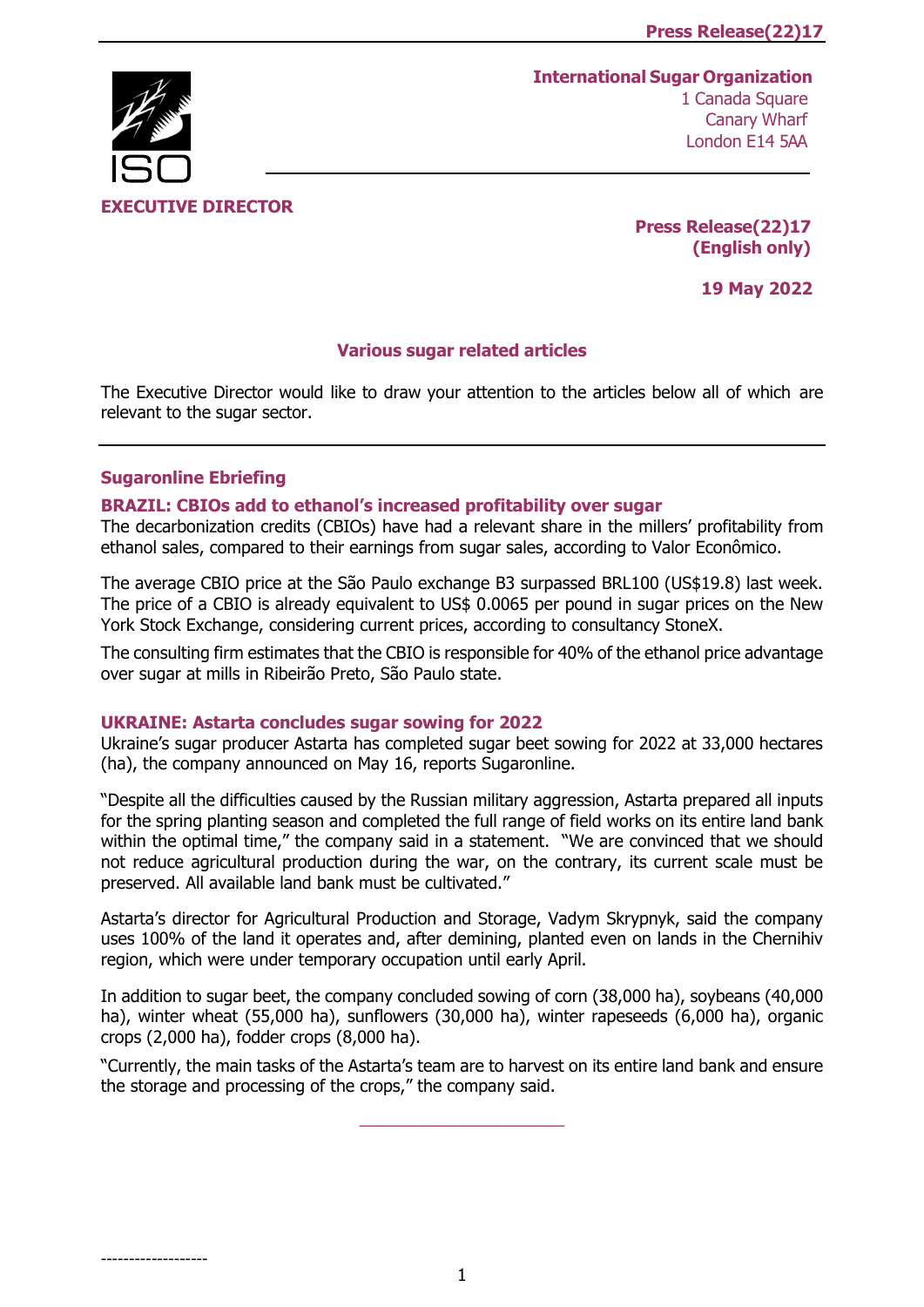# **Coca-Cola: 'Recycling ra[tes aren't dramatically shifting'](https://www.foodnavigator-usa.com/Article/2022/05/17/The-Coca-Cola-Co.-is-counting-on-consumers-to-boost-limited-supply-of-recycled-food-grade-plastics-reduce-single-use-packaging-but-will-they-come-through?utm_source=copyright&utm_medium=OnSite&utm_campaign=copyright)**



Even though 59% of Americans have access to curbside recycling, only 27% of plastic bottles are currently recycled – a grim statistic that is not only bad for the environment but also bad for CPG businesses, such as The Coca-Cola Co., that are striving to incorporate more recycled material in their packaging.

 $\frac{1}{2}$  ,  $\frac{1}{2}$  ,  $\frac{1}{2}$  ,  $\frac{1}{2}$  ,  $\frac{1}{2}$  ,  $\frac{1}{2}$  ,  $\frac{1}{2}$  ,  $\frac{1}{2}$  ,  $\frac{1}{2}$  ,  $\frac{1}{2}$  ,  $\frac{1}{2}$  ,  $\frac{1}{2}$  ,  $\frac{1}{2}$  ,  $\frac{1}{2}$  ,  $\frac{1}{2}$  ,  $\frac{1}{2}$  ,  $\frac{1}{2}$  ,  $\frac{1}{2}$  ,  $\frac{1$ 

[https://www.foodnavigator-usa.com/article/2022/05/17/the-coca-cola-co.-is-counting-on](https://www.foodnavigator-usa.com/Article/2022/05/17/The-Coca-Cola-Co.-is-counting-on-consumers-to-boost-limited-supply-of-recycled-food-grade-plastics-reduce-single-use-packaging-but-will-they-come-through?utm_source=copyright&utm_medium=OnSite&utm_campaign=copyright)[consumers-to-boost-limited-supply-of-recycled-food-grade-plastics-reduce-single-use](https://www.foodnavigator-usa.com/Article/2022/05/17/The-Coca-Cola-Co.-is-counting-on-consumers-to-boost-limited-supply-of-recycled-food-grade-plastics-reduce-single-use-packaging-but-will-they-come-through?utm_source=copyright&utm_medium=OnSite&utm_campaign=copyright)[packaging-but-will-they-come-through](https://www.foodnavigator-usa.com/Article/2022/05/17/The-Coca-Cola-Co.-is-counting-on-consumers-to-boost-limited-supply-of-recycled-food-grade-plastics-reduce-single-use-packaging-but-will-they-come-through?utm_source=copyright&utm_medium=OnSite&utm_campaign=copyright)

## **ED & F Man Research**

**Brazil mills cancel sugar export contracts, shift output to ethanol** - Reuters - Brazilian sugar cane mills are cancelling some sugar export contracts and diverting production to ethanol to cash in on high energy prices, according to people with direct knowledge of the deals, raising concerns of a sugar shortage. Nearly every company involved in sugar trading in Brazil has seen cancellations, a trader at a large international commodities merchant told Reuters on the sidelines of Sugar Week in New York last week. He estimated total cancellations so far at 200,000 to 400,000 tonnes of raw sugar. "It is happening because of the production mix change and also because of the crop delay," the trader said. A second trader, also working for a large international food merchant, confirmed the cancellations - known in the industry as washouts - and said most traders are trying to be flexible when negotiating. "These are take-or-pay contracts, there is a fee, so sometimes the cost could be high for the mill," he said.

#### **Sugaronline Ebriefing**

#### **[US: Delay in beet planting could lower sugar supply](https://www.sugaronline.com/2022/05/18/us-delay-in-beet-planting-could-lower-sugar-supply/)**

The delay in the US beet planting this year due to high rainfall and low temperature could result in lower production, according to Czarnikow, **reports Sugaronline.**

 $\frac{1}{2}$  ,  $\frac{1}{2}$  ,  $\frac{1}{2}$  ,  $\frac{1}{2}$  ,  $\frac{1}{2}$  ,  $\frac{1}{2}$  ,  $\frac{1}{2}$  ,  $\frac{1}{2}$  ,  $\frac{1}{2}$  ,  $\frac{1}{2}$  ,  $\frac{1}{2}$  ,  $\frac{1}{2}$  ,  $\frac{1}{2}$  ,  $\frac{1}{2}$  ,  $\frac{1}{2}$  ,  $\frac{1}{2}$  ,  $\frac{1}{2}$  ,  $\frac{1}{2}$  ,  $\frac{1$ 

"So far, planting has been later than the five-year average in Michigan, Minnesota, and North Dakota," analyst Stephanie Rodriguez wrote in a report released May 17.

By delaying planting, farmers face the potential risk of harvesting the beet before it is fully developed, sacrificing yields, or leaving it longer in the ground with the risk of frost damage and losing the crop entirely.

"With acreage and yields potentially taking a hit from the weather, sugar production might also fall. This would mean that the US would have to increase tariff-rate quota (TRQ) allocations and sugar imports from Mexico," said Rodriguez.

#### **[BRAZIL: CTC net profit rises 23.6% to a record high in 2021/22](https://www.sugaronline.com/2022/05/18/brazil-ctc-net-profit-rises-23-6-to-a-record-high-in-2021-22/)**

Brazil's Centro de Tecnologia Canavieira (CTC) reported a 23.6% rise in its net profit for the 2021/22 season to BRL134 million (US\$27.10), a record high for the company, reports Sugaronline.

-------------------